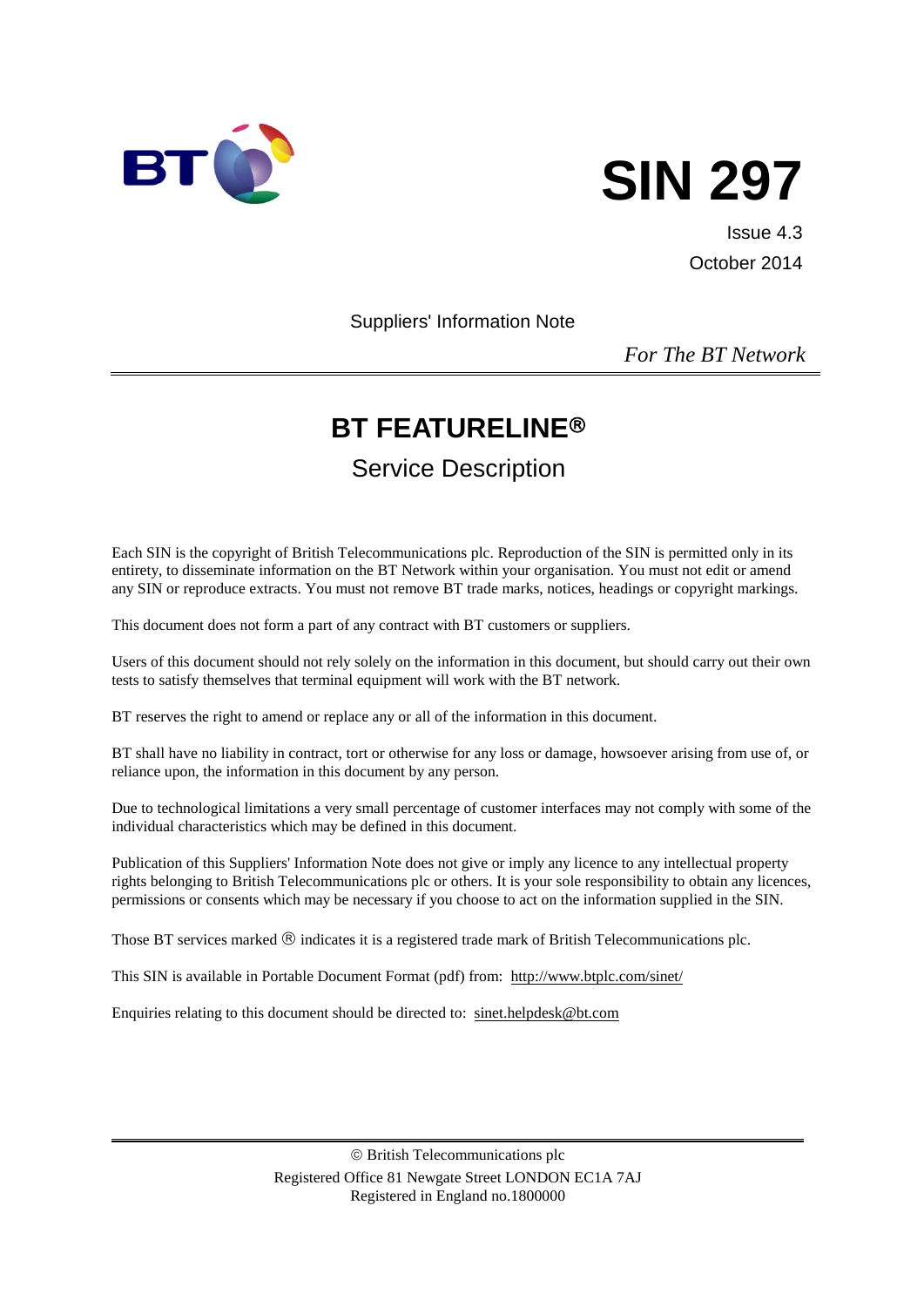### **CONTENTS**

| 1            |                                                                      |
|--------------|----------------------------------------------------------------------|
| $\mathbf{2}$ |                                                                      |
| 3            |                                                                      |
| 4            |                                                                      |
| 4.1          |                                                                      |
| 4.2.         |                                                                      |
|              | 4.2.1                                                                |
|              | 4.2.2                                                                |
|              | 4.2.3                                                                |
| 5            |                                                                      |
| 5.1          |                                                                      |
| 5.2          |                                                                      |
| 5.3          |                                                                      |
| 5.4          |                                                                      |
|              | 5.4.1                                                                |
|              | 5.4.2                                                                |
| 6            |                                                                      |
| 7            |                                                                      |
| 8            |                                                                      |
| 9            |                                                                      |
| 10           |                                                                      |
|              |                                                                      |
|              | APPENDIX B. FEATURELINE FEATURE ACCESS CODES - SYSTEM X EXCHANGES 11 |
|              | APPENDIX C. FEATURELINE FEATURE ACCESS CODES - AXE 10 EXCHANGES  15  |

#### **TABLES**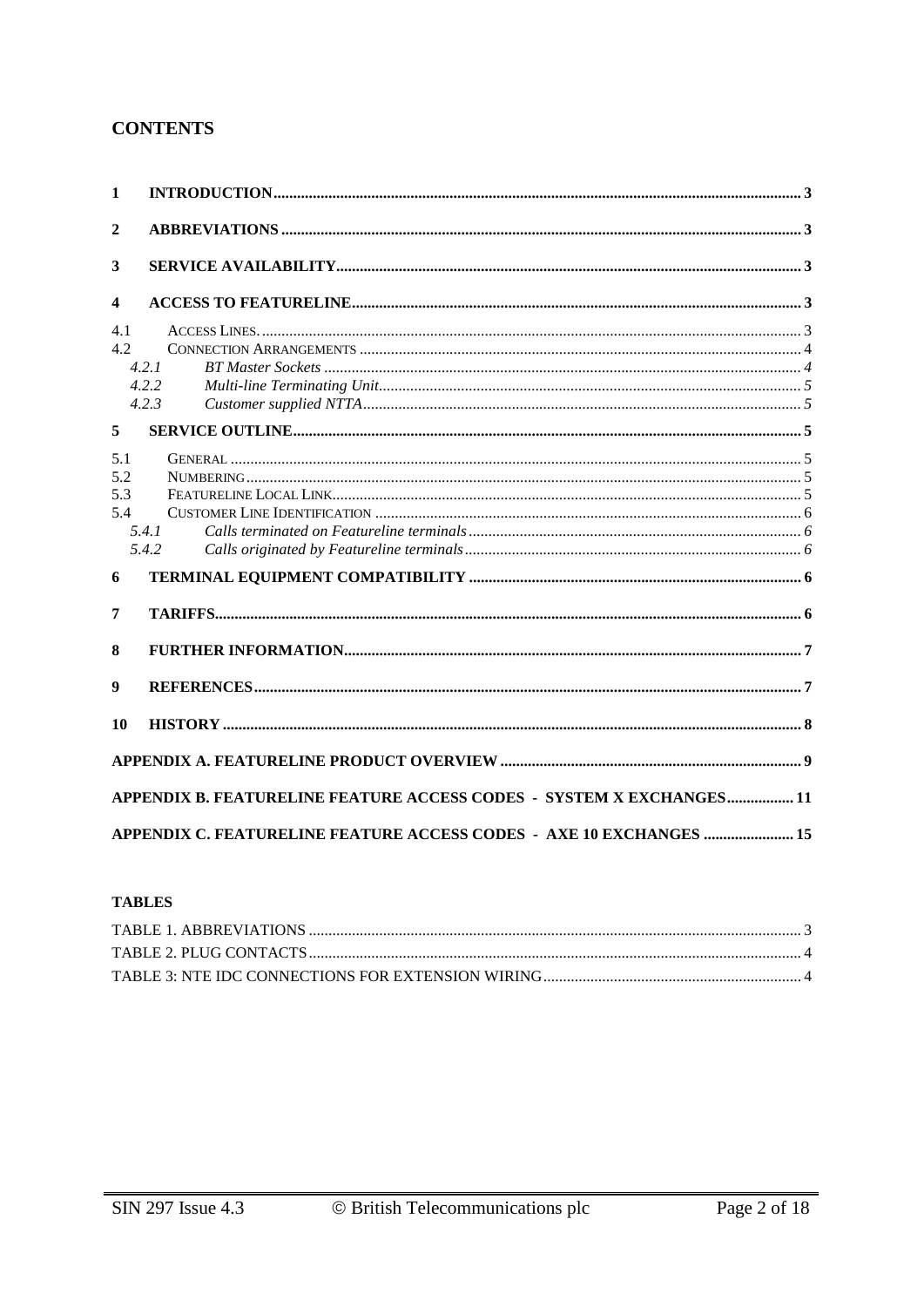## **1 Introduction**

This Suppliers Information Note (SIN) gives information about the BT Featureline Service.

Featureline is a service provided from BT's public exchanges that offers customers facilities similar to those of a small Private Branch Exchange (PBX), but without the need for the customer to have switching hardware on their premises.

## **2 Abbreviations**

Table 1 contains a list of abbreviations used in this SIN.

| <b>CLI</b>       | Calling Line Identification                  |
|------------------|----------------------------------------------|
| <b>DEL</b>       | A PSTN Direct Exchange Line                  |
| <b>DID</b>       | Direct Inward Dialling                       |
| МF               | Multi Frequency                              |
| <b>MTU</b>       | BT Multi-line Terminating Unit               |
| <b>NTP</b>       | <b>Network Terminating Point</b>             |
| <b>NTTA</b>      | Network Terminating and Test Apparatus       |
| <b>PBX</b>       | Private Branch Exchange                      |
| <b>PSTN</b>      | Public Switched Telephone Network            |
| <b>SIN</b>       | Suppliers' Information Note (BT Publication) |
| TE               | Terminal Equipment.                          |
| UXD <sub>5</sub> | Unit eXchange Digital No. 5                  |

#### **Table 1. Abbreviations**

## **3 Service Availability**

The service is available to customers served on access lines by System X and AXE 10 Digital Local Exchanges. At the time of writing it is not available to customers served by UXD5 exchanges.

## **4 Access to Featureline**

## **4.1Access Lines.**

Access to the Featureline service is via either a single line analogue interface, multi-line analogue interface.

The Featureline single line analogue interface is electrically equivalent to the Public Switched Telephone Network (PSTN) single line analogue interface, commonly known as a PSTN Direct Exchange Line (DEL), as described by SIN 351<sup>[1]</sup>.

The Featureline multi-line analogue interface (Featureline for Phone Systems) is electrically equivalent to the PSTN multi-line analogue interface, commonly known as a PSTN Private Branch Exchange (PBX) Line, as described by SIN 352<sup>[2]</sup>, and using either the loop callingunguarded clearing, the loop calling-guarded clearing, the loop calling-disconnect clearing or the earth calling signalling system.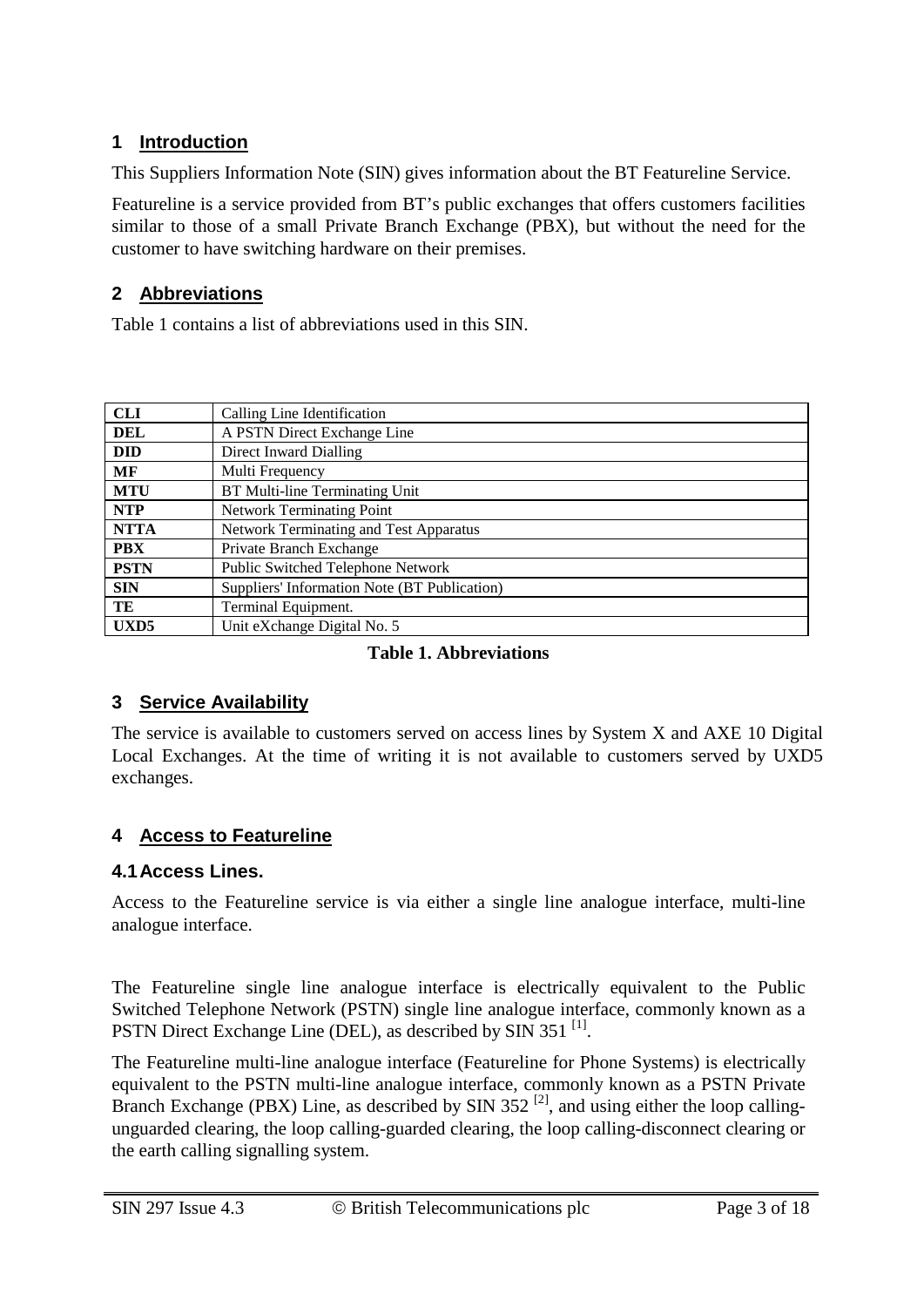*Note 1. The earth calling signalling method is supported on System X but not on AXE10.*

*Note 2. If required, a site can be supplied with a single presentation of the Featureline multi-line analogue interface.* 

### **4.2Connection Arrangements**

The Featureline interface at the Network Terminating Point (NTP) consists of two conductors designated as the 'A' and 'B' wires. The presentation of these conductors can be at a BT Master socket, a BT Multi-line Terminating Unit (MTU) or customer supplied Network Terminating and Test Apparatus (NTTA).

#### **4.2.1 BT Master Sockets**

Plugs which meet the requirements of BS6312:Part  $1^{3}$  and are wired according to Table 2 will be compatible with the BT Master socket. Only the Featureline single line analogue interface is presented at a BT Master socket.

|   | Not Used                        |
|---|---------------------------------|
| 2 | 'A' wire or 'B' wire            |
| 3 | Local earth when required       |
|   | Shunt connection, when required |
| 5 | 'B' wire or 'A' wire            |
|   | Not Used                        |

Note: Plug pin 6 is adjacent to the latch

#### **Table 2. Plug Contacts**

Connections for internal extension wiring to IDC within the BT Master socket are shown in the following table.

|                | Not Used for PSTN            |  |  |  |
|----------------|------------------------------|--|--|--|
| $\overline{2}$ | 'A' wire or 'B' wire         |  |  |  |
| 3              | Shunt connection (Bell wire) |  |  |  |
|                | Local Earth when required    |  |  |  |
| 5              | 'B' wire or 'A' wire         |  |  |  |
| 6              | Not Used for PSTN            |  |  |  |

## **Table 3: NTE IDC Connections for Extension Wiring**

**Note 1:** The different types of NTE currently deployed within the BT network present from 3 to 6 IDCs for the termination of extension wiring, however, the essential connections, IDC '2', '3' & '5', will always be present and the numbering kept consistent.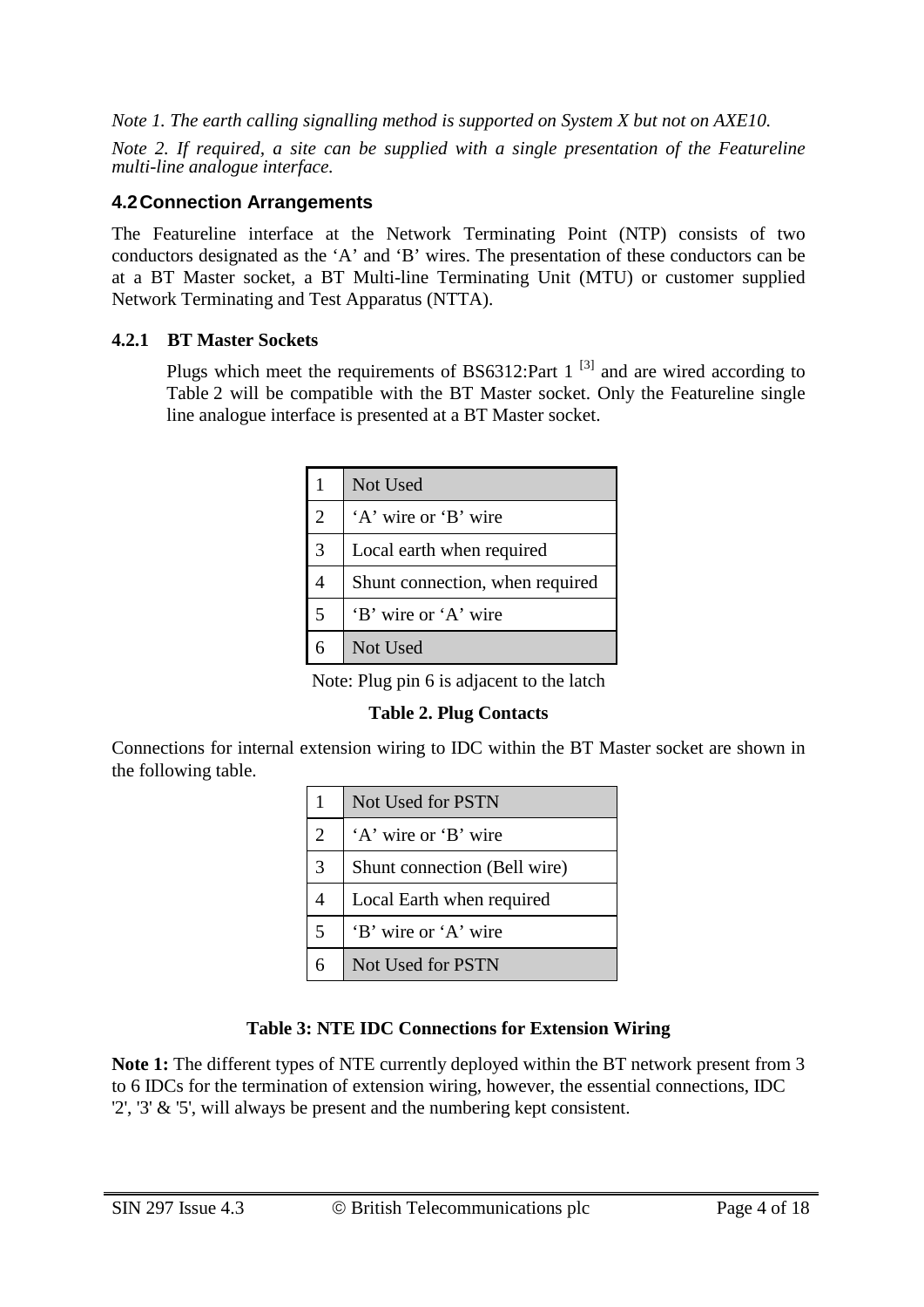**Note 2**: There is no straight numerical relationship between IDC and Master Socket contacts (see Section 2.1.), for example the 'shunt connection' is presented on IDC '3' and at NTE Socket contact '4'.

#### **4.2.2 Multi-line Terminating Unit**

The BT Multi-line Terminating Unit contains Insulation Displacement Connectors (IDCs) to terminate customer's cabling. The IDCs will support the connection of solid copper conductors between 0.4 mm and 0.6 mm diameter.

#### **4.2.3 Customer supplied NTTA**

BT will present unterminated solid copper conductors of between 0.4 mm and 0.6 mm diameter to be terminated on a customer supplied NTTA. Only the Featureline multi-line analogue interface is connected by this method.

Note. An example of customer supplied NTTA is the Test Jack Frame of a PBX.

## **5 Service Outline**

#### **5.1General**

Featureline is a service that provides a closed user group with facilities similar to those received at the extensions of a small PBX. Thus, there is no usage-based tariff for calls to other extensions in the same closed user group. These calls are set up by dialling a 2 digit number. Calls to the PSTN are dialled by inserting the digit 9 before the PSTN number and are charged at the usage based public tariff. Other facilities, such as Call Diversion, Call Pick-up and Call Waiting, are invoked by the use of multi-frequency (MF) \*, # and digit code sequences and the Recall signal. There are minor differences in the service provided from the System X and AXE 10 exchanges. These are shown in Appendix A. A list of facility activation codes is given in Appendices B and C.

Featureline does not provide specific support for an operator's console, however, terminals with suitable features can be configured to provide a centralised answering function.

#### **5.2Numbering**

To receive incoming calls from the PSTN, Featureline lines can have individual numbers in the public numbering range or a number of lines can be linked in a hunt group. Hunt groups can either have sequential or cyclic hunting. A line included in a hunt group will also have an individual number in the public numbering range.

#### **5.3Featureline Local Link**

Featureline Local Link extends the Featureline service across more than one site, allowing internal dialling (with no usage based tariff) and feature interworking between up to five locations, where all locations are within the same BT local exchange area.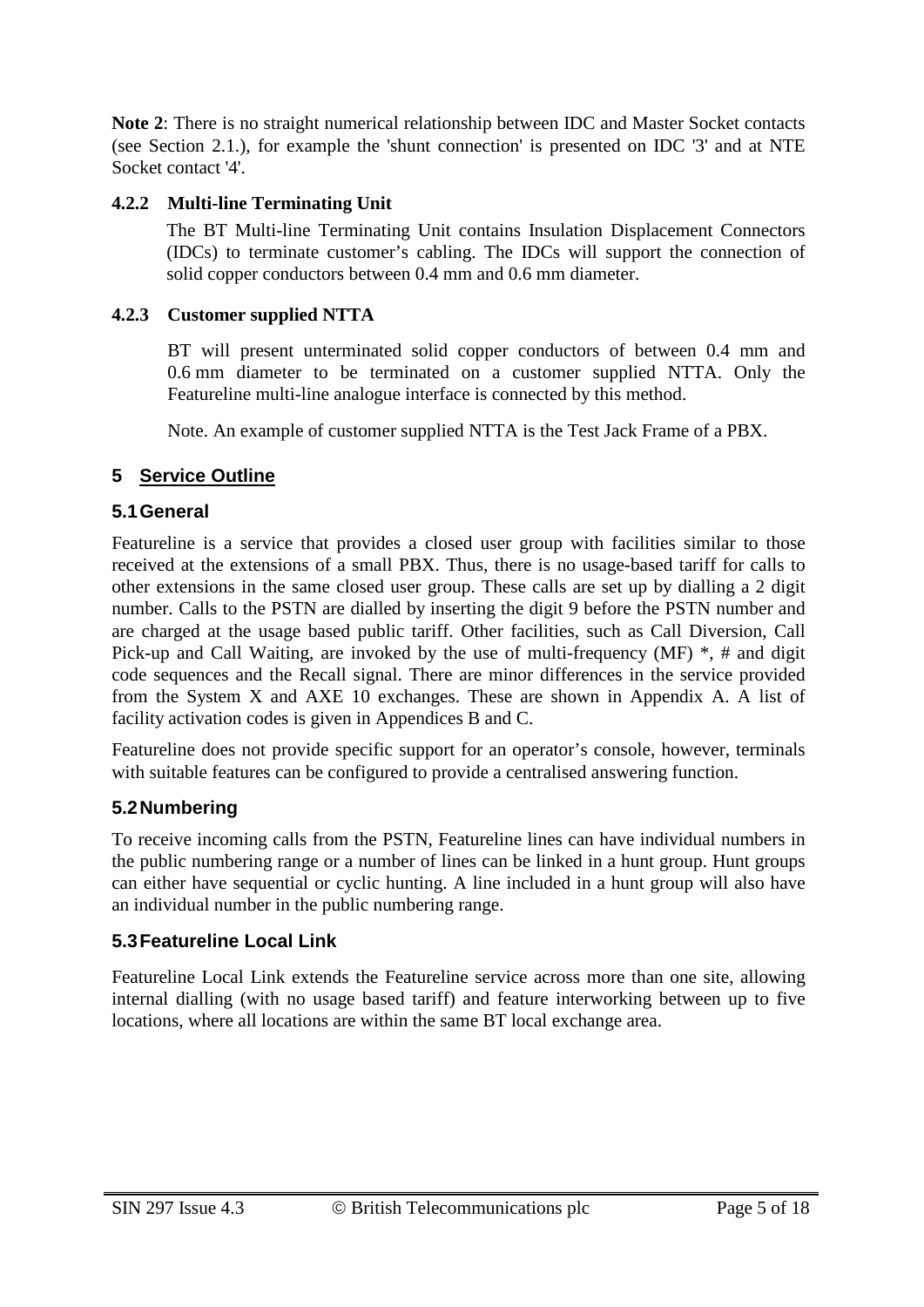#### **5.4Customer Line Identification**

#### **5.4.1 Calls terminated on Featureline terminals**

Calling Line Identification (CLI) signalling compliant with SIN 227<sup> $[4]$ </sup> is available with the Featureline service. It enables suitable Caller Display terminals to display the external telephone number or Featureline extension number of the person calling. When the call is from an external caller the number presented to the terminal has an additional digit "9" inserted before the directory number.

#### **5.4.2 Calls originated by Featureline terminals**

For outgoing calls to the PSTN, Featureline has a service option to either release CLI information by default, but to withhold it on a per call basis, or to withhold CLI information by default but to release it on a per call basis. Activation codes for CLI per call release or withhold are listed in Appendices B and C.

When CLI information is released for single lines this information is the directory number of the originating line. For lines in hunt groups the CLI information released depends upon the serving exchange type. System X releases the directory number of the hunt group whilst AXE 10 releases the directory number of the originating line.

## **6 Terminal Equipment Compatibility**

To access the full range of facilities terminal equipment (TE) must be capable of generating a timed break register recall signal and multi-frequency (MF) tone signals for digits 0 to 9 and symbols \* and #.

In addition to the standard PSTN ringing cadence, Featureline uses Distinctive Ringing cadences. Distinctive Ringing Type 1 is used for internal calls, Type 2 for ring back facilities and Type 3 for calls diverted from internal extensions. (See SIN  $351$ <sup>[1]</sup> for details of Distinctive Ringing cadences). TEs need to be compatible with these ringing cadences to access the full range of FeatureLine facilities. (Examples of incompatible equipment are certain PBXs that cannot reproduce Distinctive Ringing at their extension terminals).

## **7 Tariffs**

Tariffs for the Featureline service are published in the BT Price List.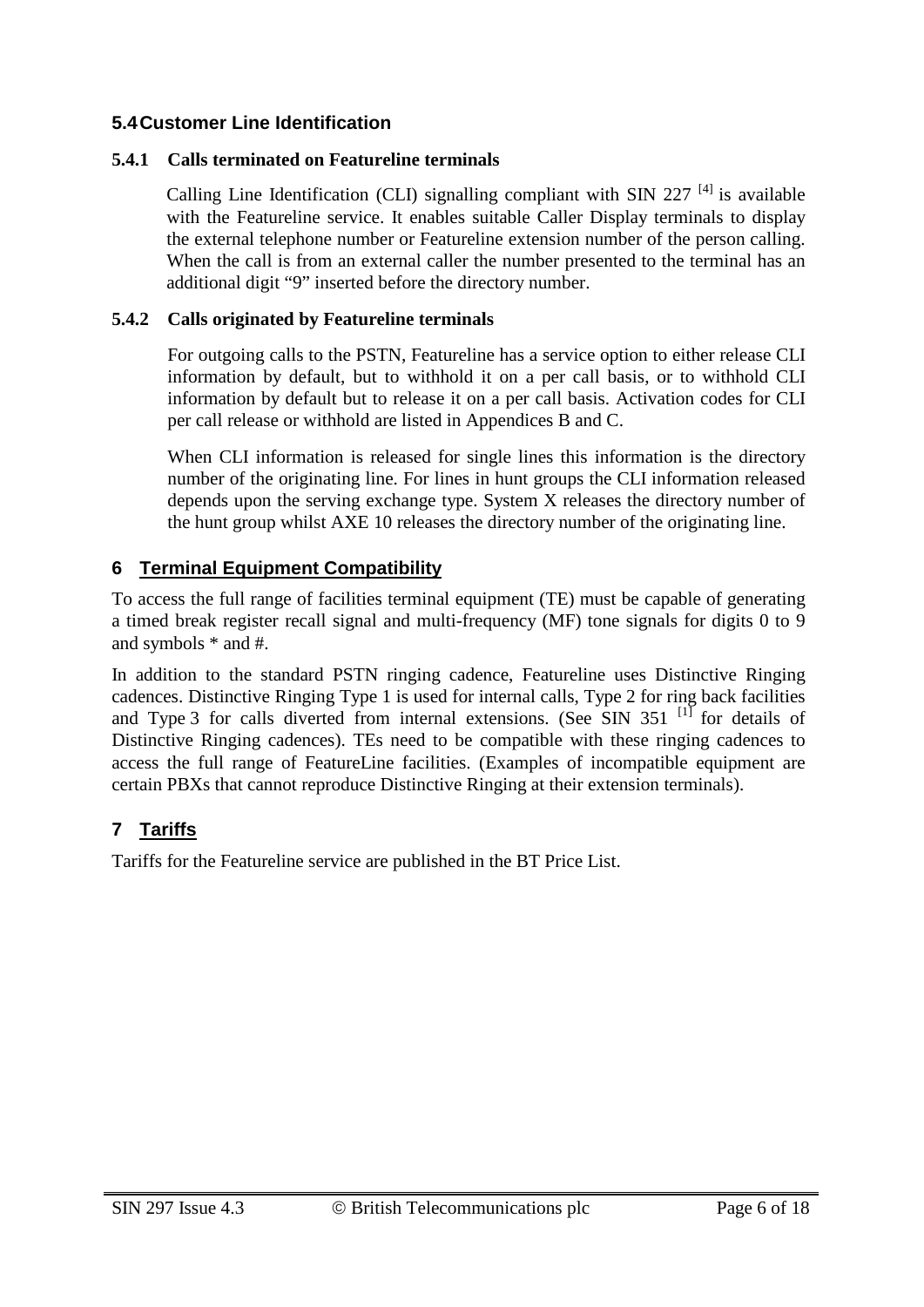## **8 Further information**

Further information about the Featureline service can be obtained from the Featureline Customer Web Chat at [www.bt.com/business/featurelinechat](http://www.bt.com/business/featurelinechat)

Alternatively, please contact either:

- Your companies BT Account Manager,
- For Business customers, BT Sales 0800 400 400 for product and service information, sales and rental enquiries, or
- If you have questions relating to this document then please contact: [sinet.helpdesk@bt.com](mailto:sinet.helpdesk@bt.com)

#### **9 References**

| [1]               | <b>SIN 351</b> | Technical Characteristics Of The Single Analogue<br>Line Interface                          |      |
|-------------------|----------------|---------------------------------------------------------------------------------------------|------|
| [2]               | SIN 352        | Technical Characteristics Of The Multi-Line<br>Analogue Line Interface                      |      |
| $\lceil 3 \rceil$ | <b>BS</b> 6312 | analogue telecommunication<br>Connectors for<br>interfaces. Part 1. Specification for plugs | 1994 |
| $[4]$             | <b>SIN 227</b> | CDS Calling Line Identification Service - Service<br>Description                            |      |

For further information or copies of referenced sources, please see document sources at <http://www.sinet.bt.com/sinet/Documentsource/index.htm>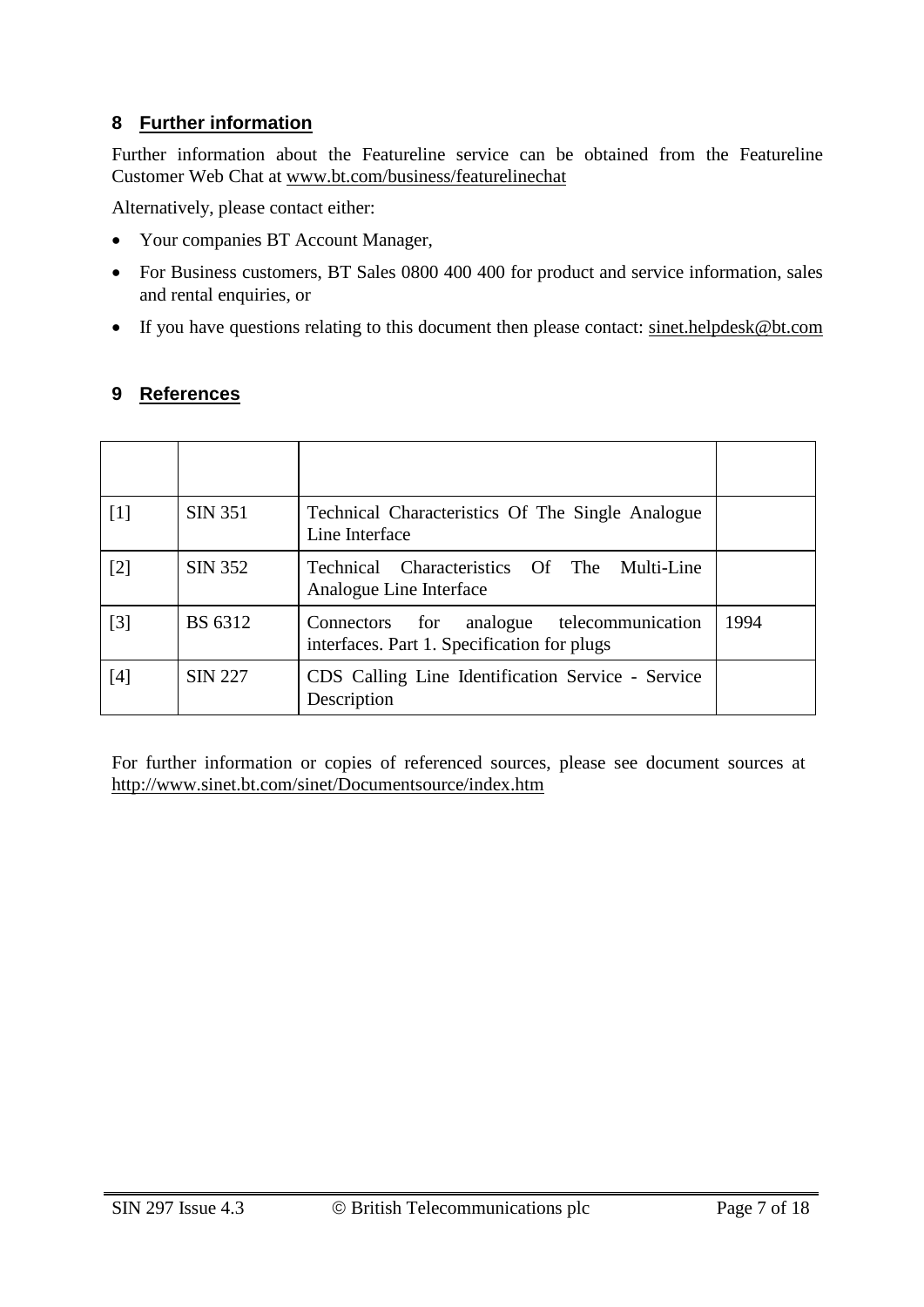# **10 History**

| Issue 1            | March 1998                                         | <b>First Issue</b>                                             |  |  |  |  |
|--------------------|----------------------------------------------------|----------------------------------------------------------------|--|--|--|--|
| <b>Issue 2</b>     | <b>July 1999</b>                                   | Hunt Group Diversion, Customer Controlled Call Barring, Hunt   |  |  |  |  |
|                    |                                                    | Group Call Queuing and Remote Diversion added for AXE 10.      |  |  |  |  |
|                    |                                                    | <b>Editorial changes</b>                                       |  |  |  |  |
| Issue 3            | <b>May 2000</b>                                    | Business Highway added, earth calling added and general review |  |  |  |  |
|                    |                                                    | changes                                                        |  |  |  |  |
|                    | Issue $3.1$ May $2001$                             | <b>Editorial Changes</b>                                       |  |  |  |  |
| $\text{Issue }4.0$ | September                                          | <b>Editorial Changes</b>                                       |  |  |  |  |
|                    | 2002                                               | Addition of 1471 Erasure.                                      |  |  |  |  |
|                    |                                                    | Addition of Master Socket internal extension connections.      |  |  |  |  |
|                    |                                                    | Reference for Distictive Ringing changed from SIN 249 to       |  |  |  |  |
|                    |                                                    | <b>SIN 351</b>                                                 |  |  |  |  |
|                    | $\text{Issue } 4.1 \text{ \text{November } } 2003$ | <b>Editorial Changes</b>                                       |  |  |  |  |
|                    |                                                    | Terminal Equipment approval clause removed, information        |  |  |  |  |
|                    |                                                    | available via www.sinet.bt.com Useful Contacts page.           |  |  |  |  |
| Issue 4.2 May 2010 | <b>Editorial Changes</b>                           |                                                                |  |  |  |  |
|                    |                                                    | BT Highway removed                                             |  |  |  |  |
|                    |                                                    | Diversion Override added for AXE10.                            |  |  |  |  |
|                    |                                                    | Bypass Numbers withdrawn.                                      |  |  |  |  |
|                    | Issue $4.3$ October $2014$                         | Change to customer contact details for further information in  |  |  |  |  |
|                    |                                                    | Section 8.                                                     |  |  |  |  |
|                    |                                                    | Change SINet site references from http://www.sinet.bt.com to   |  |  |  |  |
|                    |                                                    | http://www.btplc.com/sinet/                                    |  |  |  |  |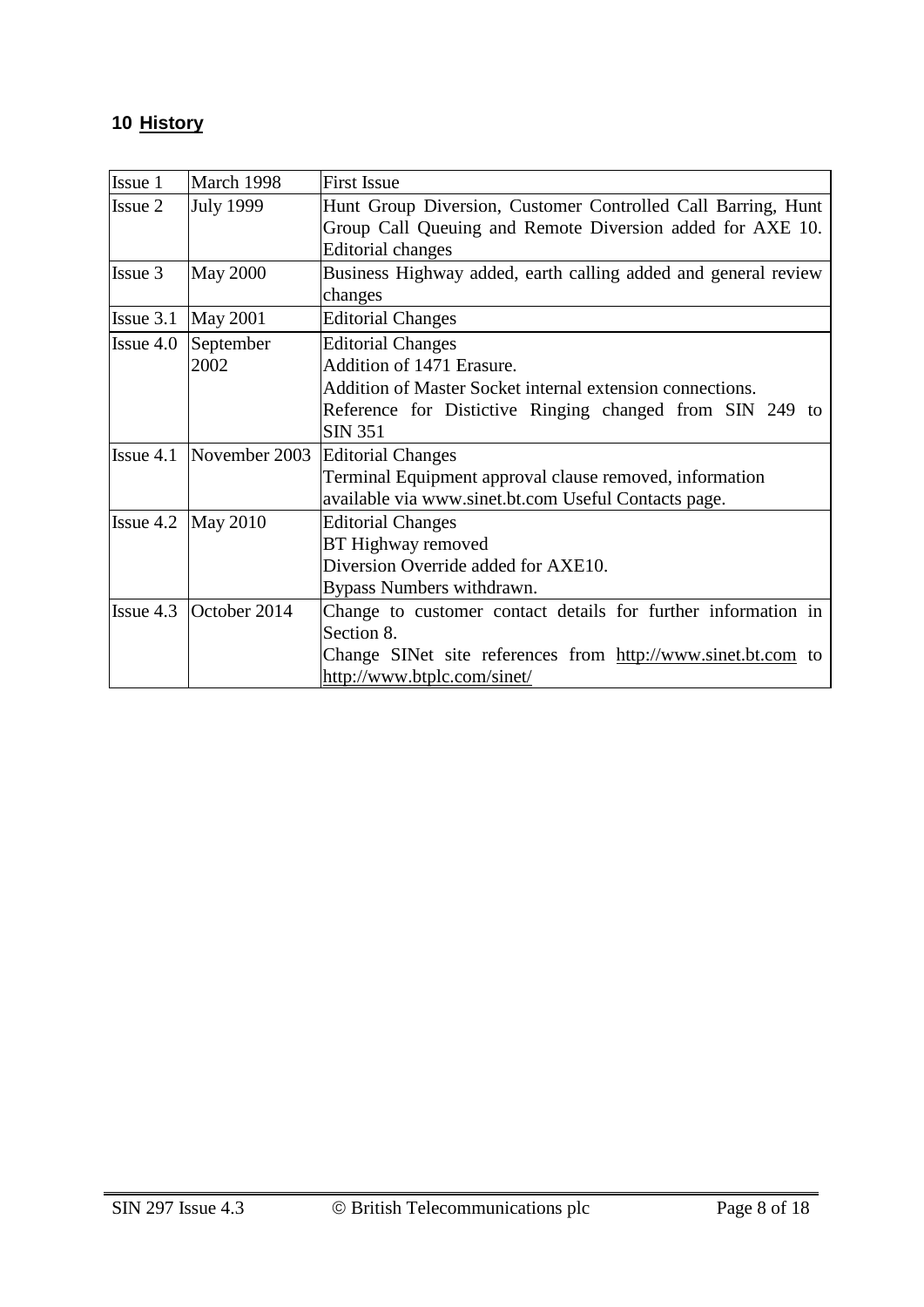## **APPENDIX A. FEATURELINE PRODUCT OVERVIEW**

|                                     | <b>SYSTEM X</b>                  |                                            | <b>AXE 10</b>                    |                                            |
|-------------------------------------|----------------------------------|--------------------------------------------|----------------------------------|--------------------------------------------|
| <b>BASE PACKAGE</b>                 | <b>INDIVIDUAL</b><br><b>LINE</b> | <b>HUNT</b><br><b>GROUP</b><br><b>LINE</b> | <b>INDIVIDUAL</b><br><b>LINE</b> | <b>HUNT</b><br><b>GROUP</b><br><b>LINE</b> |
| <b>Call Diversion</b>               | Yes                              | No (Note 1)                                | Yes                              | Yes                                        |
| <b>Call Diversion Override</b>      | Yes                              | Yes (Note 2)                               | Yes<br>(Note<br>3)               | Yes (Note3)                                |
| Call Offer                          | Yes                              | Yes                                        | Yes                              | Yes                                        |
| Call Pick-up                        | Yes                              | Yes                                        | Yes                              | Yes                                        |
| Call Pick-up Directed               | Yes                              | Yes                                        | Yes                              | Yes                                        |
| <b>Call Transfer</b>                | Yes                              | Yes                                        | Yes                              | Yes                                        |
| Call Waiting                        | Yes                              | N <sub>o</sub>                             | Yes                              | Yes                                        |
| Charge Advice                       | Yes                              | Yes                                        | N <sub>o</sub>                   | N <sub>o</sub>                             |
| CLI Released & Per Call<br>Withheld | Yes                              | Yes                                        | Yes                              | Yes                                        |
| Code Calling                        | Yes                              | Yes                                        | Yes                              | Yes                                        |
| General Interrogation               | Yes                              | Yes                                        | N <sub>o</sub>                   | N <sub>o</sub>                             |
| <b>Reminder Call</b>                | Yes                              | Yes                                        | N <sub>o</sub>                   | N <sub>o</sub>                             |
| <b>Repeat Last Call</b>             | Yes                              | Yes                                        | Yes                              | Yes                                        |
| <b>Ring Back When Free</b>          | Yes                              | N <sub>o</sub>                             | Yes                              | Yes                                        |
| Ring Back When Next Used            | Yes                              | N <sub>o</sub>                             | Yes                              | Yes                                        |
| Three Way Calling                   | Yes                              | Yes                                        | Yes                              | Yes                                        |
| 1471 Erasure                        | Yes                              | Yes (Note 4)                               | Yes                              | Yes                                        |

| $\vert$ Note 1              | For Hunt Group lines use Hunt Group Diversion (diverts main H/Group<br>number).                      |  |  |  |  |
|-----------------------------|------------------------------------------------------------------------------------------------------|--|--|--|--|
| $\vert$ Note 2              | Available on Hunt Group line when individual line has diverted to you.                               |  |  |  |  |
| $\sqrt{\phantom{a}}$ Note 3 | Diversion Bypass requests accepted (as System X) and also possible to request<br>Diversion Override. |  |  |  |  |
| $\vert$ Note 4              | 1471 Erasure service does not always work on System X hunt group numbers                             |  |  |  |  |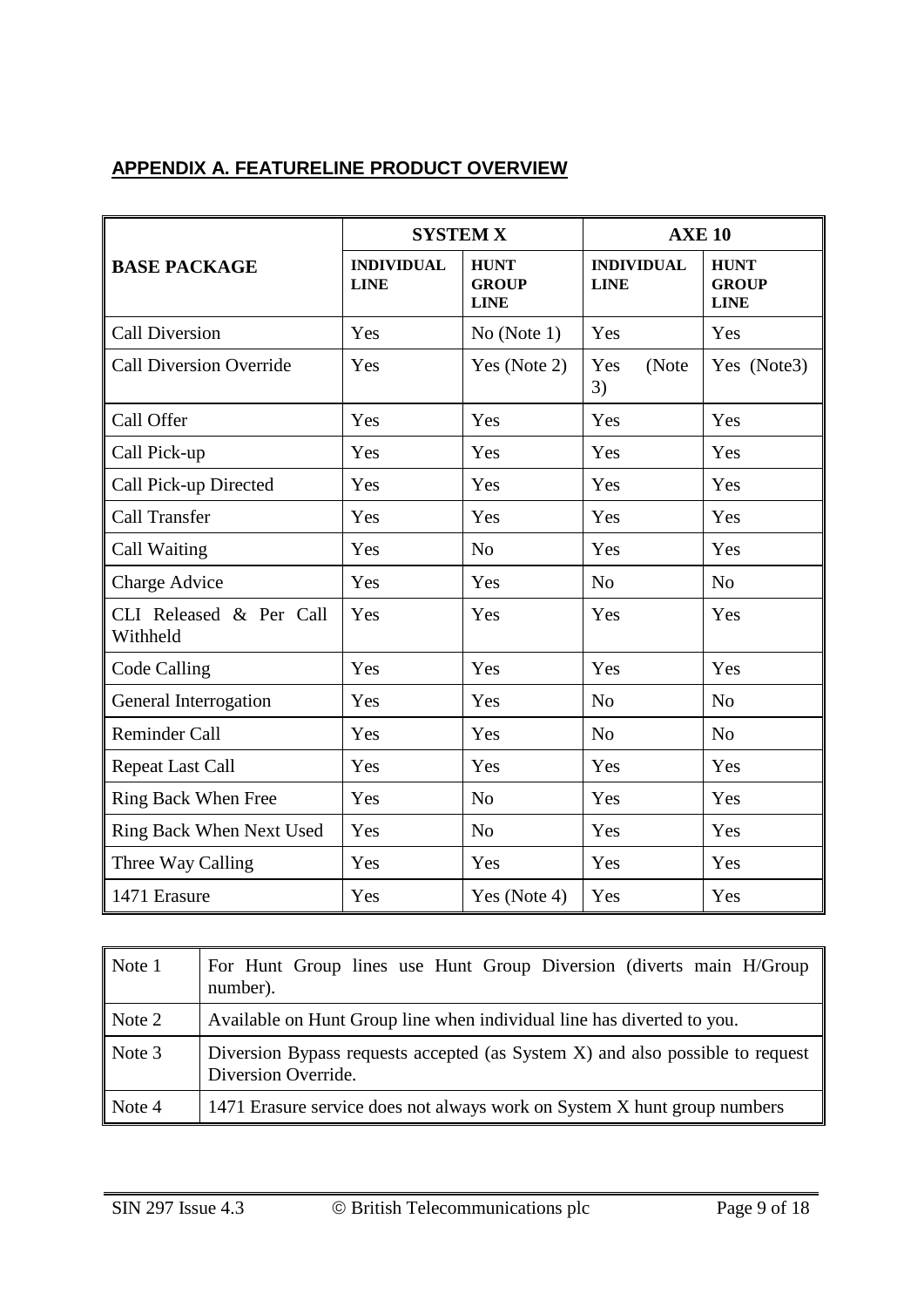**Appendix A (continued)**

|                                        | <b>SYSTEM X</b>                  |                                            | <b>AXE 10</b>                    |                                            |
|----------------------------------------|----------------------------------|--------------------------------------------|----------------------------------|--------------------------------------------|
| <b>SERVICE OPTIONS</b>                 | <b>INDIVIDUAL</b><br><b>LINE</b> | <b>HUNT</b><br><b>GROUP</b><br><b>LINE</b> | <b>INDIVIDUAL</b><br><b>LINE</b> | <b>HUNT</b><br><b>GROUP</b><br><b>LINE</b> |
| <b>Bypass Numbers</b>                  | No (Note 1)                      | No (Note 1)                                | N <sub>o</sub>                   | N <sub>0</sub>                             |
| Call Barring - BT Controlled           | Yes                              | Yes                                        | Yes                              | Yes                                        |
| Call Barring - Customer<br>Controlled  | Yes                              | Yes                                        | Yes                              | Yes                                        |
| <b>Caller Display</b>                  | Yes                              | Yes                                        | Yes                              | Yes                                        |
| CLI Withheld & Per Call<br>Release     | Yes                              | Yes                                        | Yes                              | Yes                                        |
| <b>Customer Originated Trace</b>       | Yes                              | Yes                                        | Yes                              | Yes                                        |
| Direct Call                            | Yes                              | Yes                                        | Yes                              | Yes                                        |
| Hunt<br>Group<br>Sequential<br>Hunting | N <sub>0</sub>                   | Yes                                        | N <sub>0</sub>                   | Yes                                        |
| Hunt<br>Group<br>Cyclical<br>Hunting   | N <sub>o</sub>                   | Yes                                        | N <sub>o</sub>                   | Yes                                        |
| Hunt Group DID Numbers                 | N <sub>0</sub>                   | Yes                                        | N <sub>0</sub>                   | Yes                                        |
| <b>Hunt Group Diversion</b>            | N <sub>o</sub>                   | Yes                                        | N <sub>o</sub>                   | Yes                                        |
| Hunt Group Do Not Disturb              | N <sub>o</sub>                   | Yes                                        | N <sub>o</sub>                   | Yes                                        |
| Hunt Group Interrogation               | N <sub>o</sub>                   | Yes                                        | N <sub>o</sub>                   | N <sub>o</sub>                             |
| Hunt Group Call Queuing                | N <sub>o</sub>                   | Yes                                        | N <sub>o</sub>                   | Yes                                        |
| Local Link                             | Yes                              | Yes (Note 3)                               | Yes                              | Yes (Note 3)                               |
| <b>Remote Diversion</b>                | Yes                              | Yes (Note 2)                               | Yes                              | Yes (Note 2)                               |
| <b>Telemarketing Services</b>          | Yes                              | Yes                                        | Yes                              | Yes                                        |

| Note 1 | Bypass Numbers withdrawn from Featureline service. |
|--------|----------------------------------------------------|
|        |                                                    |
| Note 2 | Diverts the main Hunt Group number.                |
| Note 3 | A Hunt Group cannot be split between sites.        |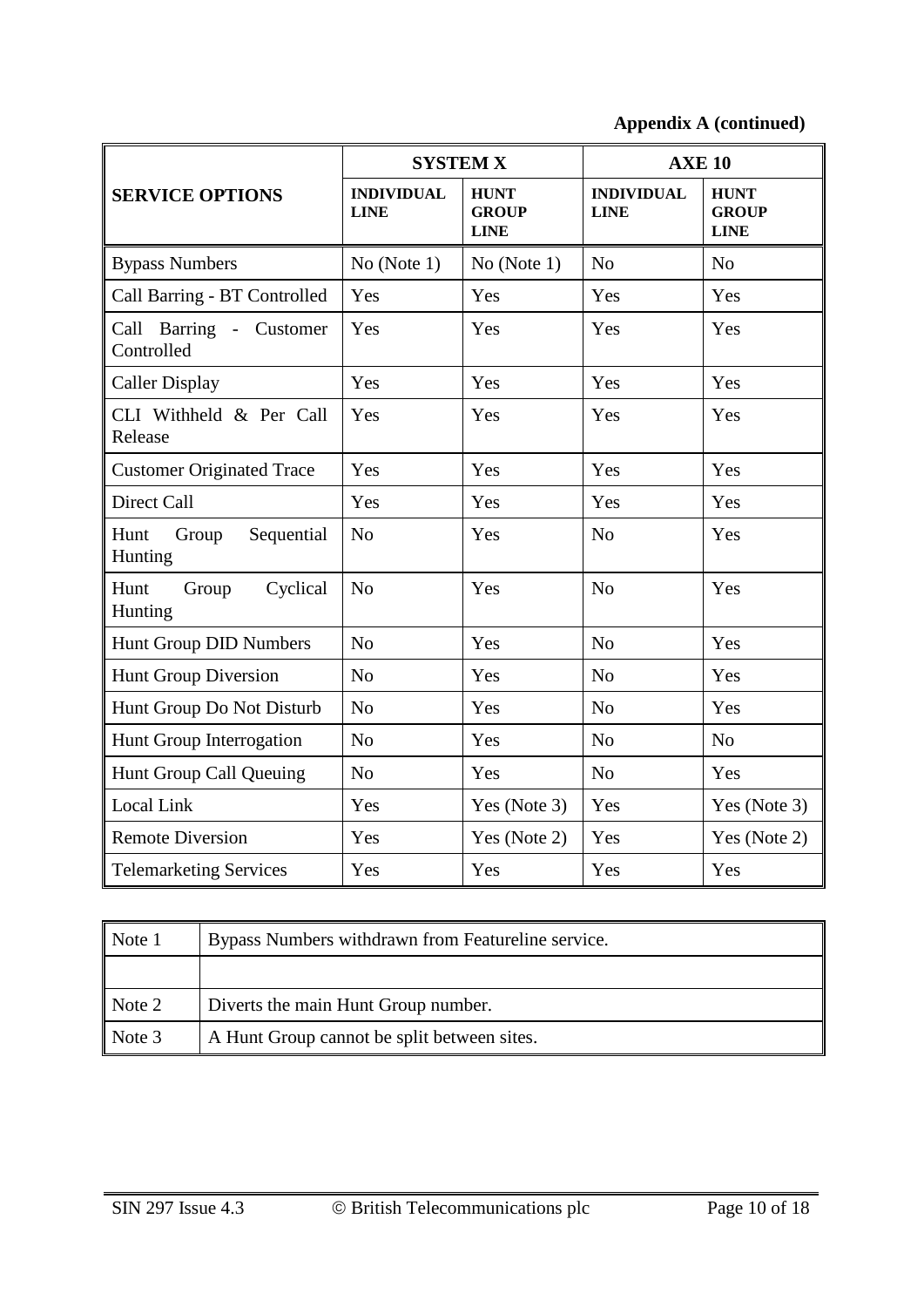### **APPENDIX B. FEATURELINE FEATURE ACCESS CODES - SYSTEM X EXCHANGES**

| <b>Feature</b>                 | <b>Activation codes</b> |         |               | notes                                    |
|--------------------------------|-------------------------|---------|---------------|------------------------------------------|
|                                | on                      | check   | off           |                                          |
| Call barring                   | $*34[0]$ #              | *#34#   | #34[o]*[PIN]# | $o = Option$ number in range of 1 to 5   |
| - customer controlled          |                         |         |               |                                          |
| Call diversions -              |                         |         |               |                                          |
| - all calls                    | $*21*[number]$ #        | $*#21#$ | #21#          | $number = Telephone/extension number$    |
| - on busy                      | $*67*$ [number]#        | $*#67#$ | #67#          |                                          |
| - on no reply                  | $*61*$ [number]#        | $*#61#$ | #61#          |                                          |
| - on busy & no reply           | $*66*$ [number]#        | *#66#   | #66#          |                                          |
| Caller return                  | 1471                    |         |               |                                          |
| Calling line identity -        |                         |         |               |                                          |
| - per call release             |                         |         |               |                                          |
| (external call)                | 1470 9 [number]         |         |               | $number = telephone number being called$ |
| - per call withhold            |                         |         |               |                                          |
| (external call)                | 141 9 [number]          |         |               |                                          |
| Call offer (to busy extension) | $R*95#$                 |         |               | Internal use only                        |
| - accept call (hold original)  | R <sub>2</sub>          |         |               | Original call on hold                    |
| call<br>(release<br>accept     | R1                      |         |               | Original call released                   |
| original)                      | R <sub>0</sub>          |         |               | $R = Recall$                             |
| - reject call                  |                         |         |               |                                          |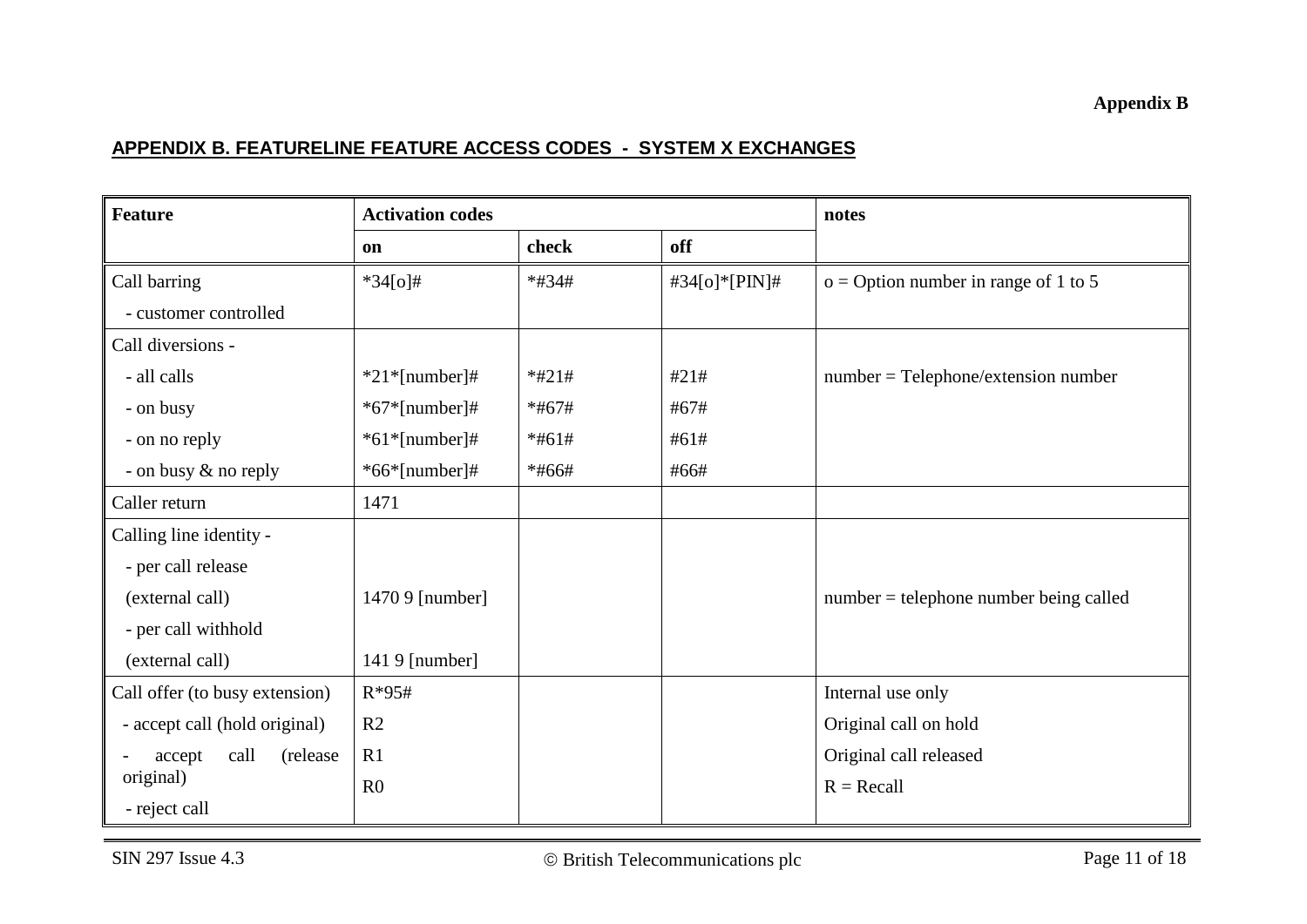| <b>Feature</b>                        | <b>Activation codes</b> |       |     | notes                                           |
|---------------------------------------|-------------------------|-------|-----|-------------------------------------------------|
|                                       | on                      | check | off |                                                 |
| Call pick-up from free line           |                         |       |     |                                                 |
| - any call                            | $*52#$                  |       |     |                                                 |
| - directed                            | $*52*[ext]$ #           |       |     | $ext = extension number$                        |
| Call pick-up from busy line           |                         |       |     |                                                 |
| - any call                            | $R*52#$                 |       |     | $R = Recall$                                    |
| - directed                            | $R*52*[ext]$ #          |       |     |                                                 |
| Call transfer                         |                         |       |     | For blind transfer - replace handset on receipt |
| - internal                            | R[extension]            |       |     | of ring tone.                                   |
| - external                            | R 9 [number]            |       |     | $R = Recall$                                    |
| Call transfer - enquiry call          |                         |       |     | Starts as Call transfer.                        |
| - to switch between calls             | R <sub>2</sub>          |       |     | $R = Recall$                                    |
| - end enquiry - return to<br>original | R1                      |       |     |                                                 |
| Call transfer - announce call         |                         |       |     | Starts as Call transfer.                        |
| - abort transfer                      | R1                      |       |     | Ends transfer call and return to caller         |
| - no reply                            | $\mathbf R$             |       |     | $R = Recall$                                    |
| Call transfer - to busy               |                         |       |     | Starts as Call transfer.                        |
| - return to caller                    | $\mathbf R$             |       |     | $R = Recall$                                    |
| - transfer to busy                    | $R*24#$                 |       |     |                                                 |

#### **Featureline Feature Access Codes - System X Exchanges (Continued)**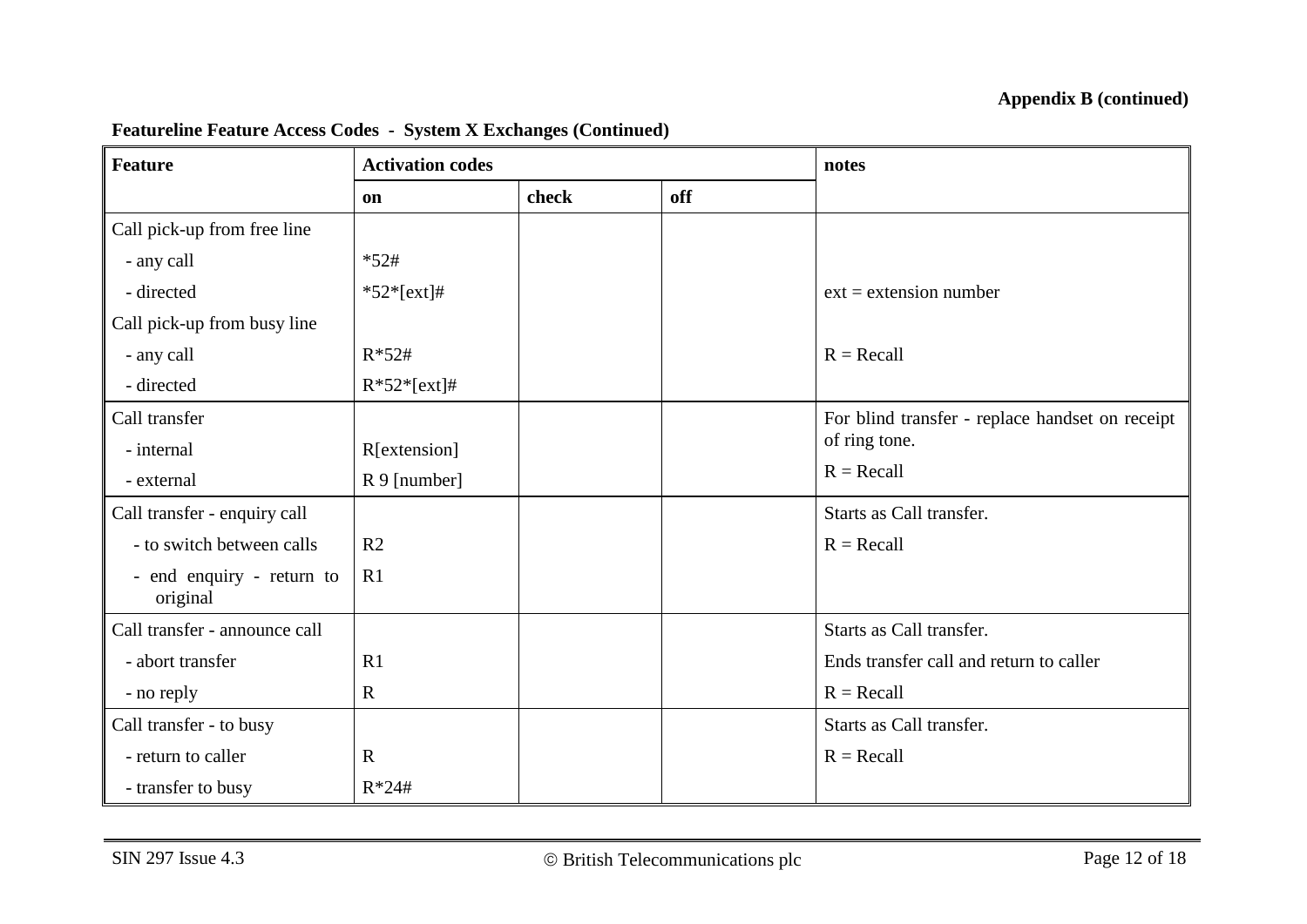#### **Appendix B (continued)**

| Feature                       | <b>Activation codes</b>              |               |           | notes                          |
|-------------------------------|--------------------------------------|---------------|-----------|--------------------------------|
|                               | on                                   | check         | off       |                                |
| Call waiting                  |                                      |               |           |                                |
| - activate                    | $*43#$                               | $*#43#$       | #43#      |                                |
| - accept call (hold original) | R <sub>2</sub>                       |               |           | $R = Recall$                   |
| - accept call (end original)  | R <sub>1</sub>                       |               |           |                                |
| - reject waiting call         | R <sub>0</sub>                       |               |           |                                |
| Charge advice - booking       |                                      |               |           |                                |
| - before call                 | $*40*9$ [number]                     |               |           |                                |
| - during call                 | $*40#$                               |               |           |                                |
| - for all calls               | $*411#$                              | $*#411#$      | #411#     |                                |
| Code calling                  |                                      |               |           | nn is number in range 10 to 29 |
| - to store                    | $*51*[nn]*[number]$                  | $*#51*[nn]$ # | #51*[nn]# |                                |
| - to dial (stored number)     |                                      |               |           |                                |
|                               | $\#^{**}[nn]$                        |               |           |                                |
| Customer originated trace     |                                      |               |           |                                |
| - during call                 | R1477                                |               |           | $R = Recall$                   |
| - after call completed        | 1477                                 |               |           |                                |
| Direct call                   | "lift handset" and<br>wait 4 seconds |               |           |                                |
| General interrogation         |                                      | $*#001#$      |           |                                |

#### **Featureline Feature Access Codes - System X Exchanges (continued)**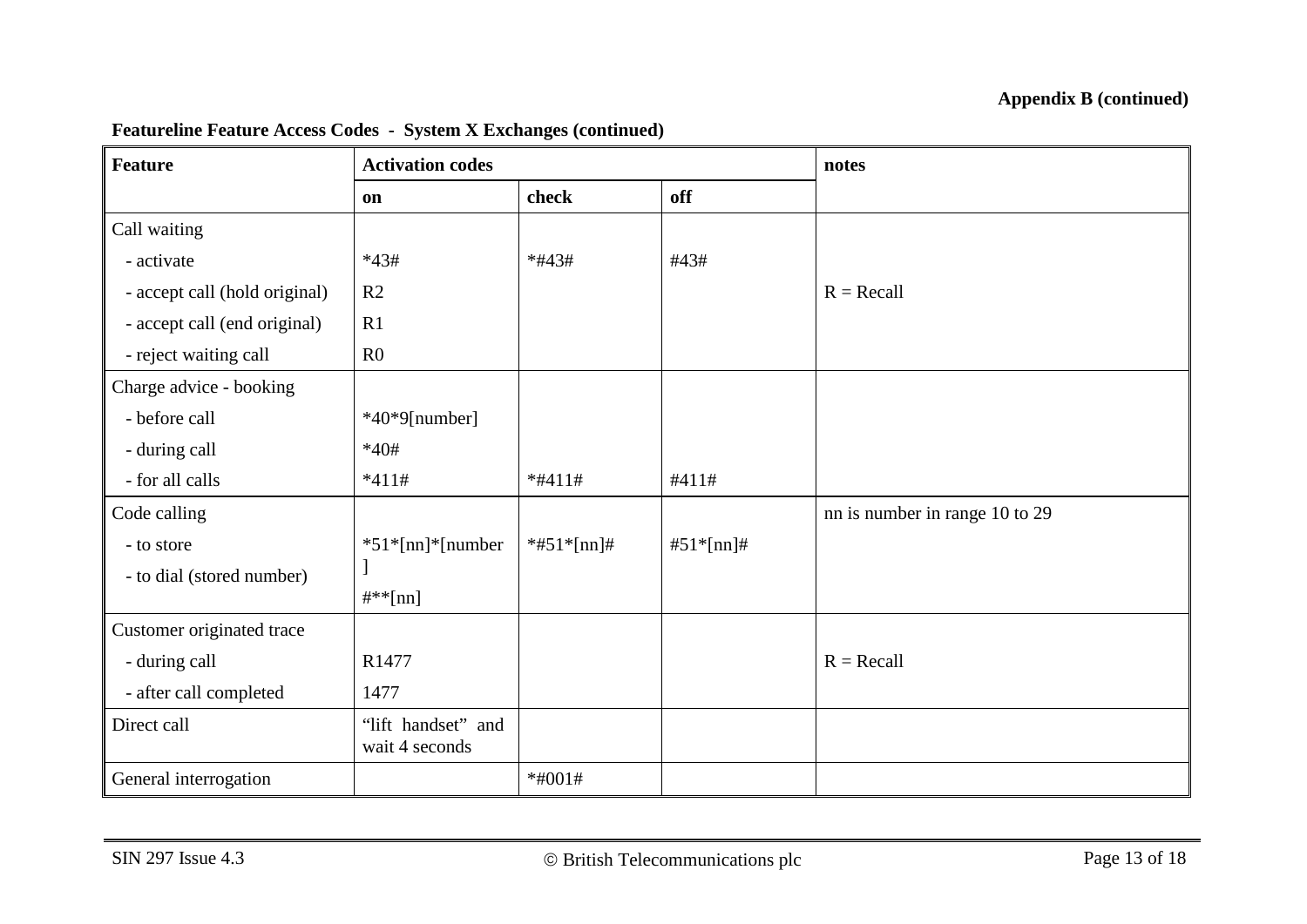| <b>Feature</b>            | <b>Activation codes</b> |               |               | notes                                          |
|---------------------------|-------------------------|---------------|---------------|------------------------------------------------|
|                           | on                      | check         | off           |                                                |
| Hunt group diversion      |                         |               |               |                                                |
| - all incoming calls      | $*121*$ [number]#       | $*#121#$      | #121#         |                                                |
| - on busy                 | $*167*$ [number]#       | $*#167#$      | #167#         |                                                |
| - on no reply             | $*161*$ [number]#       | $*#161#$      | #161#         |                                                |
| - on busy & no reply      | $*166*[number] \#$      | $*#166#$      | #166#         |                                                |
| Hunt group do not disturb | $*261#$                 | $*#261#$      | #261#         |                                                |
| Hunt group interrogation  |                         | $*#003#$      |               |                                                |
| Reminder call             | $*55*[hhmm]$ #          | $*#55#$       | #55#          | $h_{\text{thmm}} = 24 \text{ hour clock time}$ |
| Remote diversion          |                         |               |               |                                                |
| - all incoming calls      | *44*PIN*[tn]*           | *#44*PIN*[tn] | #44*PIN*[tn]# |                                                |
|                           | $[\text{tn2}]$ #        | #             |               |                                                |
| - on busy                 | * $65*PIN*[tn]*$        | *#65*PIN*[tn] | #65*PIN*[tn]# |                                                |
|                           | $[tn2]$ #               | #             |               |                                                |
| - on no reply             | *64*PIN*[tn]*           | *#64*PIN*[tn] | #64*PIN*[tn]# |                                                |
|                           | $[tn2]$ #               | #             |               |                                                |
| Ring back when free       | $R*37#$                 | *#37#         | #37#          | $R = Recall$                                   |
| Ring back when next used  |                         |               |               | see Ring back when free                        |
| Three way call            | R[number]               |               |               | $R = Recall$                                   |
| 1471 Erasure              | 1475                    | 1471          |               |                                                |

#### **Featureline Feature Access Codes - System X Exchanges (continued)**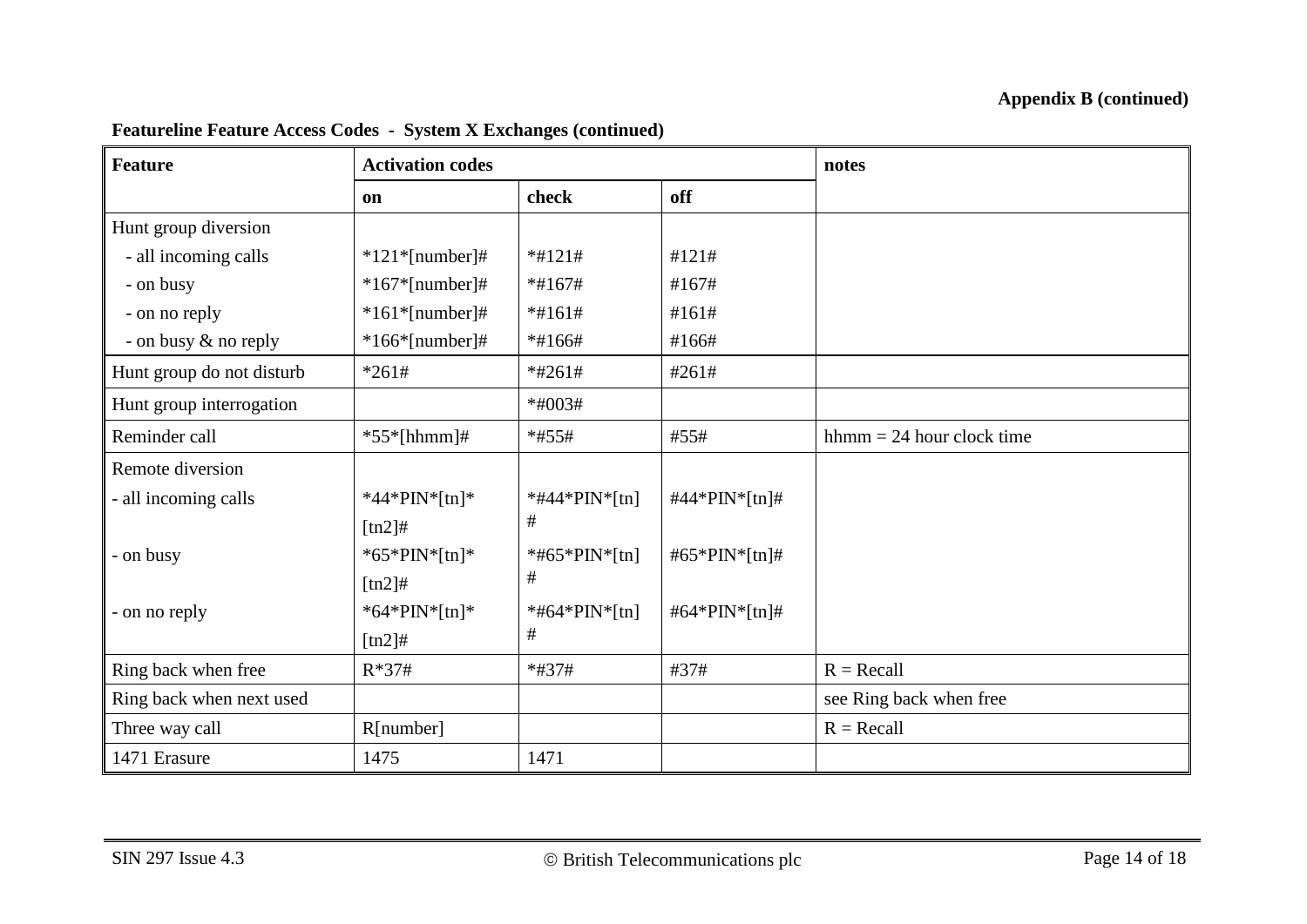## **APPENDIX C. FEATURELINE FEATURE ACCESS CODES - AXE 10 EXCHANGES**

| <b>Feature</b>                 | <b>Activation codes</b> |         |                | notes                                             |
|--------------------------------|-------------------------|---------|----------------|---------------------------------------------------|
|                                | on                      | check   | off            |                                                   |
| Call barring                   | $*34*[o]$ #             | $*#34#$ | #34*[o]*[PIN]# | $o = Option$ number in range of 1 to 5            |
| Call diversions -              |                         |         |                |                                                   |
| - all calls                    | $*21*$ [number]#        | $*#21#$ | #21#           | $number = Telephone/extension number$             |
| - on busy                      | $*67*[number] \#$       | $*#67#$ | #67#           |                                                   |
| - on no reply                  | $*61*$ [number]#        | $*#61#$ | #61#           |                                                   |
| Caller return                  | 1471                    |         |                | Planned to introduce this January - March<br>1998 |
| Calling line identity -        |                         |         |                |                                                   |
| - per call release             |                         |         |                |                                                   |
| (external call)                | 147#9 [number]          |         |                | $number = telephone number being called$          |
| - per call withhold            |                         |         |                |                                                   |
| (external call)                | 141 9 [number]          |         |                |                                                   |
| Call offer (to busy extension) | $R*95#$                 |         |                | Internal use only                                 |
| - accept call (hold original)  | R2                      |         |                | Original call on hold                             |
| call<br>(release)<br>accept    | R1                      |         |                | Original call released                            |
| original)                      | R <sub>0</sub>          |         |                | $R = Recall$                                      |
| - reject call                  |                         |         |                |                                                   |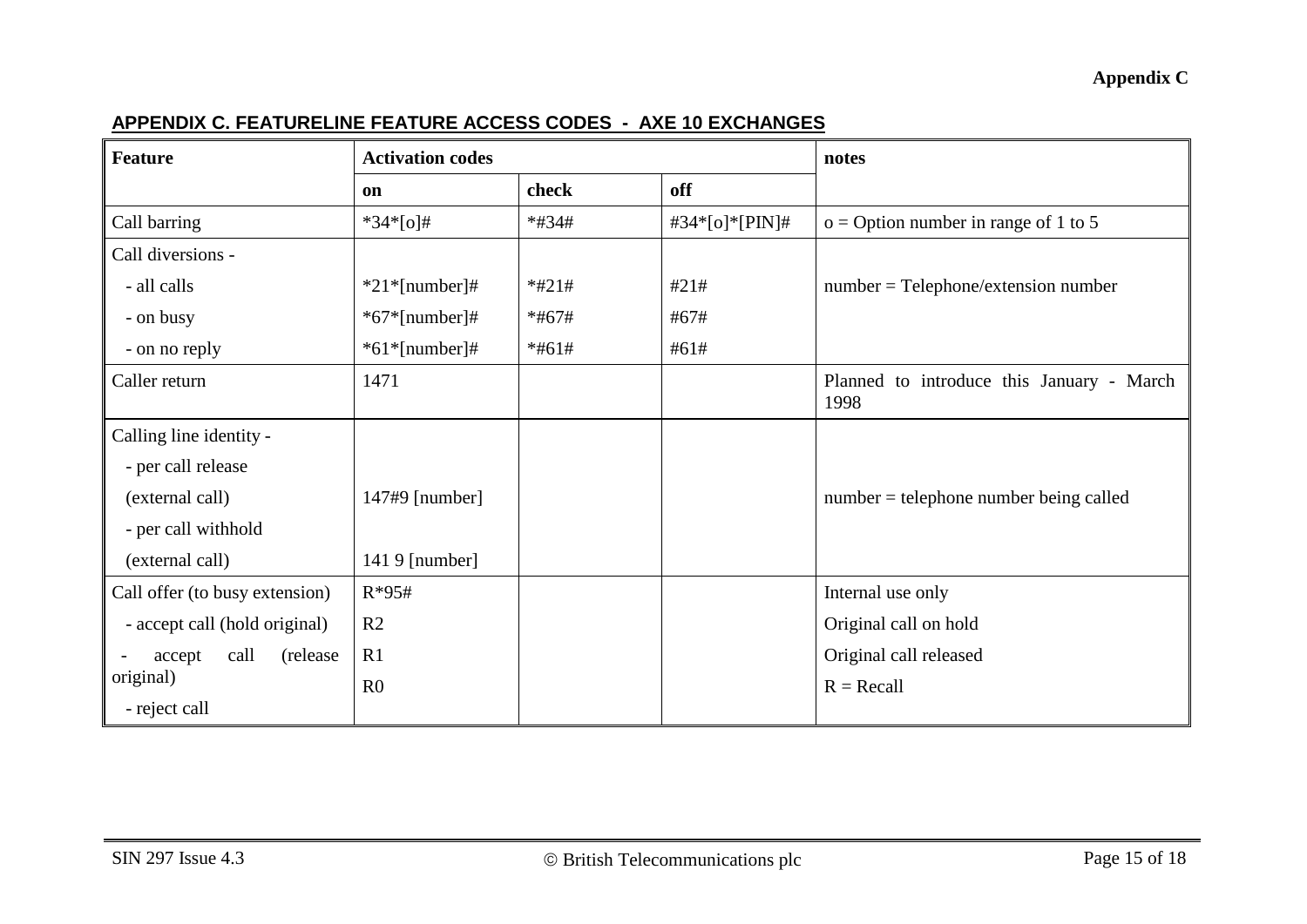| <b>Feature</b>                        | <b>Activation codes</b> |       |     | notes                                           |
|---------------------------------------|-------------------------|-------|-----|-------------------------------------------------|
|                                       | on                      | check | off |                                                 |
| Call pick-up from free line           |                         |       |     |                                                 |
| - any call                            | $*52#$                  |       |     |                                                 |
| - directed                            | $*58*[ext]$ #           |       |     | $ext = extension number$                        |
| Call pick-up from busy line           |                         |       |     |                                                 |
| - any call                            | $R*52#$                 |       |     | $R = Recall$                                    |
| - directed                            | $R*58*[ext]$ #          |       |     |                                                 |
| Call transfer                         |                         |       |     | For blind transfer - replace handset on receipt |
| - internal                            | R[extension]            |       |     | of ring tone.                                   |
| - external                            | $R9$ [number]           |       |     | $R = Recall$                                    |
| Call transfer - enquiry call          |                         |       |     | Starts as Call transfer.                        |
| - to switch between calls             | R <sub>2</sub>          |       |     | $R = Recall$                                    |
| - end enquiry - return to<br>original | R1                      |       |     |                                                 |
| Call transfer - announce call         |                         |       |     | Starts as Call transfer.                        |
| - abort transfer                      | R <sub>1</sub>          |       |     | Ends transfer call and return to caller         |
| - no reply                            | $\mathbf R$             |       |     | $R = Recall$                                    |

#### **Featureline Feature Access Codes - AXE 10 Exchanges (continued)**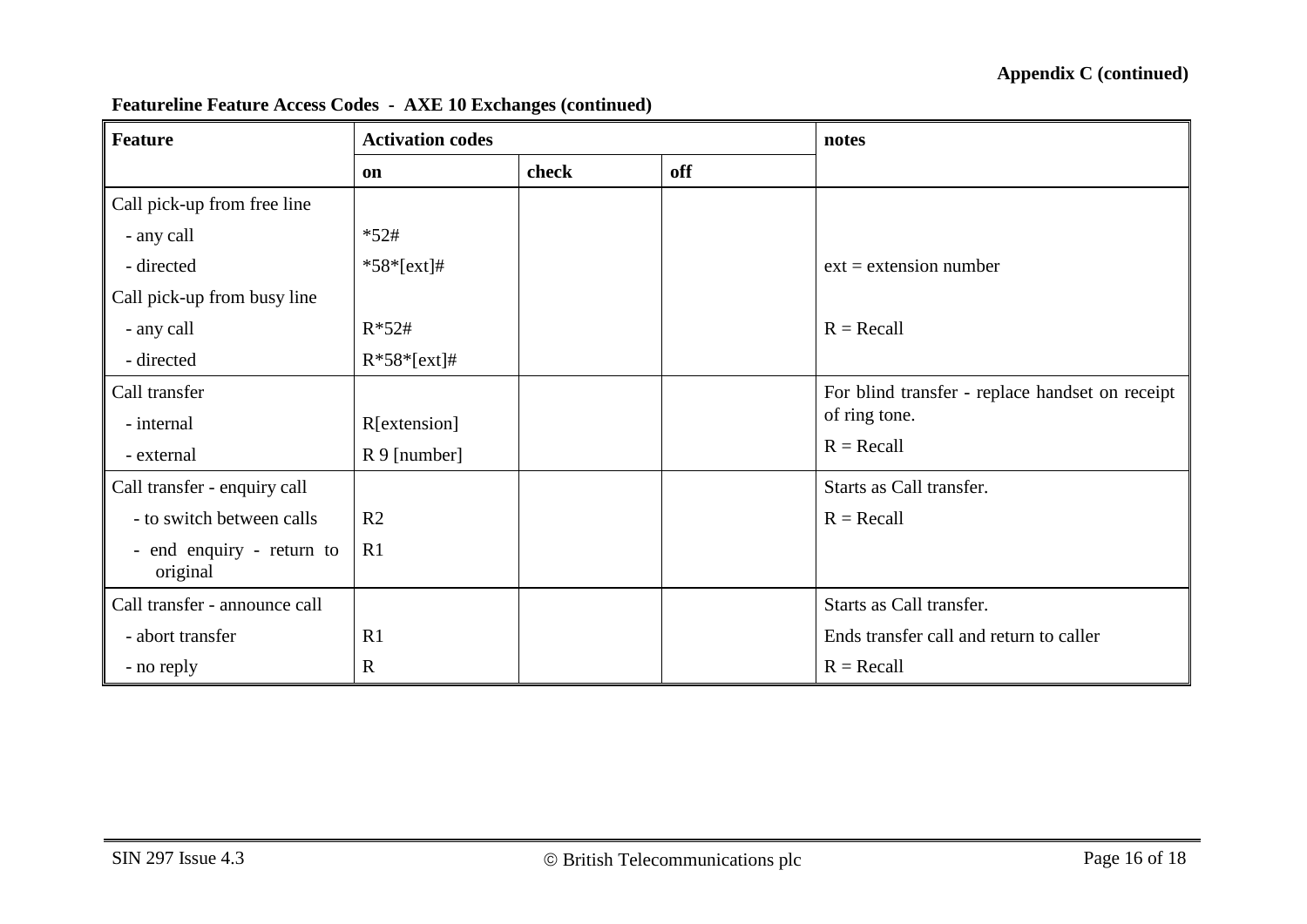| <b>Feature</b>                | <b>Activation codes</b>              |         |           | notes                     |
|-------------------------------|--------------------------------------|---------|-----------|---------------------------|
|                               | on                                   | check   | off       |                           |
| Call transfer - to busy       |                                      |         |           | Starts as Call transfer.  |
| - return to caller            | R1                                   |         |           | $R = Recall$              |
| - transfer to busy            | R[ext]                               |         |           |                           |
| Call waiting                  |                                      |         |           |                           |
| - activate                    | $*43#$                               | $*#43#$ | #43#      |                           |
| - accept call (hold original) | R <sub>2</sub>                       |         |           | $R = Recall$              |
| - accept call (end original)  | R1                                   |         |           |                           |
| - reject waiting call         | R <sub>0</sub>                       |         |           |                           |
| Code calling                  |                                      |         |           | n is code in range 0 to 9 |
| - to store                    | $*51*[n]*[number]$                   | $*#51#$ | $*$ $[n]$ |                           |
| - to dial (stored number)     | $\#$                                 |         |           |                           |
|                               | $**[n]$                              |         |           |                           |
| Customer originated trace     |                                      |         |           |                           |
| - during call                 | $R*268#$                             |         |           | $R = Recall$              |
| Direct call                   | "lift handset" and<br>wait 4 seconds |         |           |                           |

## **Featureline Feature Access Codes - AXE 10 Exchanges (continued)**